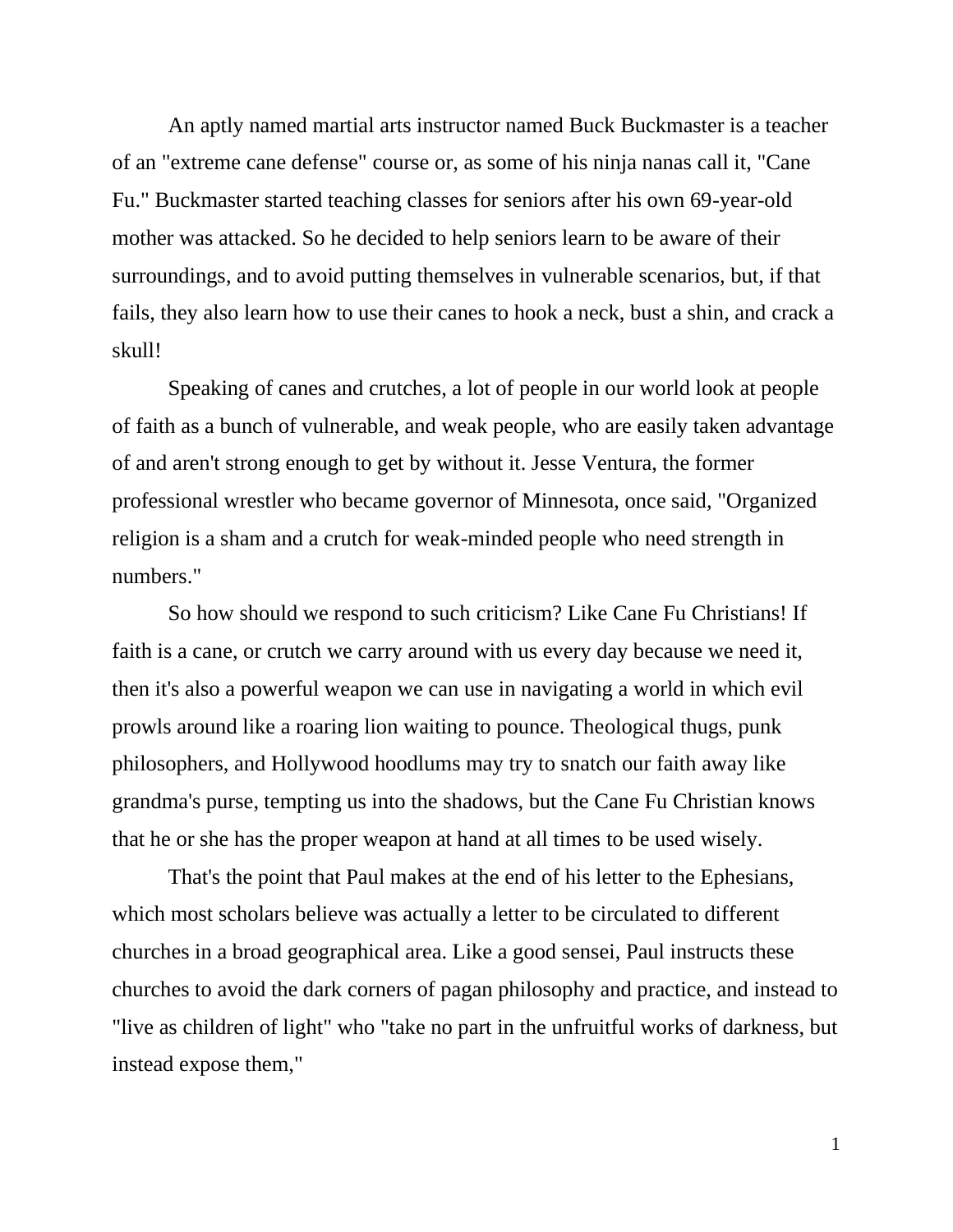But if avoidance doesn't work, they need to be prepared to parry the assault of evil in the form of temptation, doubt and persecution. In our lesson this morning, Paul holds up a list of virtues that Christians should carry with them and lean on every day -- virtues that are already locked and loaded in the life of the Christian and can double as defensive weapons for defending the faith when the time comes.

Paul uses the image of a Roman soldier's battle dress as a metaphor for the "whole armor of God" which can be used to "stand against the wiles of the devil." While most of Paul's audience would have been very familiar with the sight of Roman soldiers walking around in full armor, that kind of protection wasn't something that many of them would put on before heading to the local market. Still, Paul urges them to put on a defensive mindset, and to understand that they actually have significant protection at hand if they know how to use it.

Cane Fu teaches seniors to identify potential threats as the first principle of their training. Similarly, Paul reminds his churches that the real threat to their spiritual safety isn't "enemies of blood and flesh" but the "rulers," "authorities," and "cosmic powers" that constitute the "spiritual forces of evil in the heavenly places." These forces lurk in the shadows of "this present darkness," but can be defeated by those who are prepared and have done everything, to stand firm."

Paul then goes on to list several different pieces of the Roman battle dress as metaphors for the kind of everyday carry items the church should always have at hand individually and collectively. With the exception of the sword, all of these are defensive objects, designed for protection. The "belt of truth," for example, is something common that many of us carry close at hand. It is the truth of the gospel that enables us to deflect the various untruths that we are bombarded with every day. When we are immersed in the truth, it leaves no room for the devil to attack. After all, Satan is known as the father of lies, is he not?

2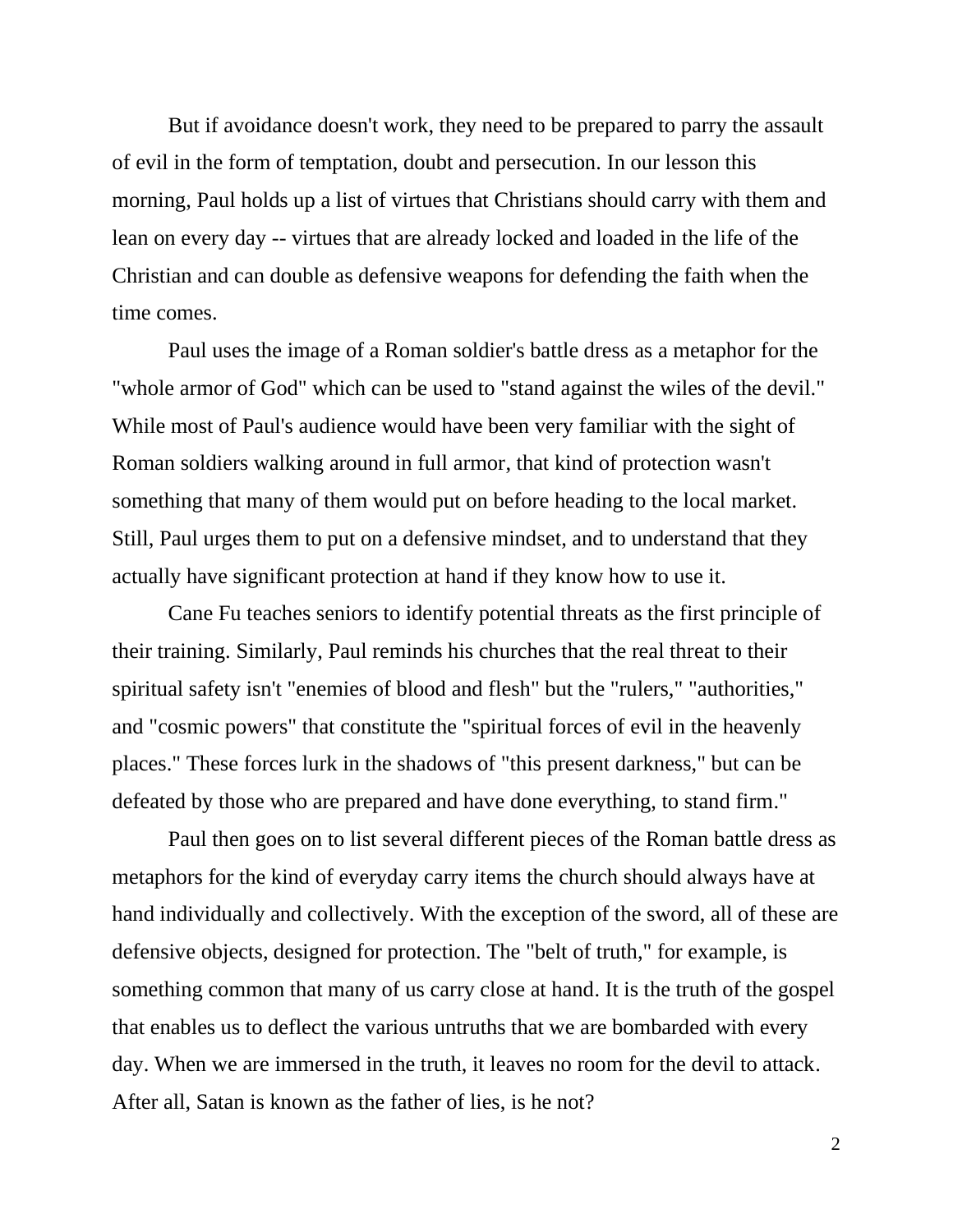Before a Roman soldier put on his armor, he put a belt around his waist. This held his garments together and served as a place on which to hang his armor. The belt of truth should therefore be one of the first things we put on as Christians and along with the reality of the Gospel we possess, we should also maintain a sense of subjective truth, integrity, and faithfulness. And just as a soldier's belt or sash gave them ease and freedom of movement, so truth gives us freedom and assurance with one's self, others, and God.

The "breastplate of righteousness" protects the heart of the Christian. One of the ways that criminals often try to lure their elderly victims is by playing on their innate sense of wanting to be "nice." The devil often uses a similar tactic in tempting us toward things that look good and inviting on the outside, but will trap us in the darkness if we're not careful.

"Righteousness" for Paul is a term that equates to right standing, or right living. And when we possess a deep sense of right and wrong we can often avoid giving in to temptation, and it can help us identify the devil's scams when we see them. After all, just as a soldier's breastplate protected his chest from an enemy's attack, so sanctifying, righteous living, guards a believer's heart against the assaults of the devil.

One of the most basic principles of self-defense is to always travel with a buddy. There is strength in numbers, and criminals are less likely to approach two people than one person alone. In talking about the "shield of faith," Paul describes a similar tactic. Roman shields were best employed in a phalanx, a group of soldiers, which provided mutual protection against attack, particularly from arrows. The shields were often covered with leather, which was soaked in water before battle to extinguish flaming arrows fired by enemy archers. Similarly, we are washed in the waters of baptism to protect us from the flaming arrows that Satan fires our way!